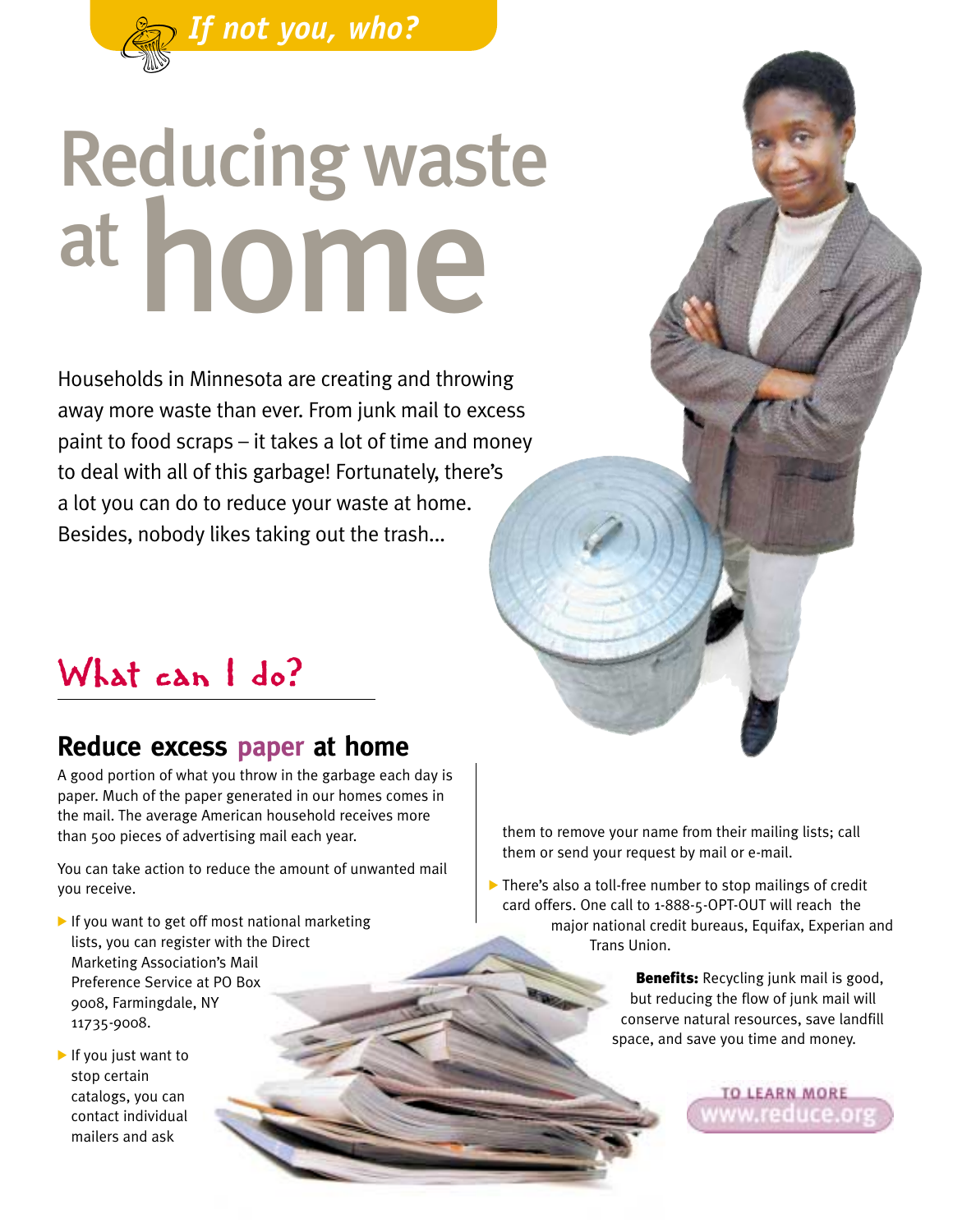#### **Reduce packaging waste**

Packaging makes up 30 percent of municipal solid waste. You can reduce the amount of packaging you throw in the garbage by purchasing items that have less packaging.

**Examples:** Reduce the amount of packaging by purchasing concentrates and diluting them with water in reusable containers. Avoid single-serving products in favor of larger servings or buying in bulk. Take your own reusable cloth bag so you don't need *paper* or *plastic*.



**Benefits:** Over-packaged products often cost more than less packaged products. This means that you can save money when buying products with less packaging.

#### **Reduce mercury in your home**

Mercury evaporates easily and travels great distances through the atmosphere. It ends up in our lakes and rivers where it accumulates in fish and other creatures. Mercury, a nerve toxin, is especially dangerous when ingested (i.e., eating contaminated fish) by pregnant women, women planning to have children in the future, and children. The best way to keep mercury out of the home and the environment is not to buy mercury-containing products. However, when that's unavoidable, when it comes time to throw these products away, make sure they are taken to a household hazardous waste facility for recycling.

**Example:** Mercury is found in many common household items such as fever and cooking thermometers, tilt switches in many thermostats, steam irons with 15 minute auto shut-off, neon lamps, older batteries, fluorescent lamps, switches that stop washing machines when the top is open, "silent" wall switches, mercury vapor, high pressure sodium and metal halide lamps.

When buying these types of products, look for non-mercury alternatives, like digital fever thermometers and alcoholbased cooking thermometers. Replacing your thermostat? Consider a digital or electronic one that contains no mercury.

> **Benefits:** It is against the law to throw mercury-containing products away in the garbage. Proper management of mercury-containing products means keeping the mercury intact and bringing it to your local household hazardous waste site. Efforts like these to remove mercury from our garbage has meant lower mercury emission levels from waste disposal.

O LEARN MORE

*Tilt switches like this one from an older household thermostat contain a potentially dangerous amount of mercury. When it comes time to replace mercury-containing items such as this, don't throw the old ones in the garbage! Bring them to your local household hazardous waste drop-off site. Then choose mercury-free alternatives.*

#### **Prevent food waste and compost organics**

According to the USDA, 27 percent of the nation's total food supply  $-$  97 billion pounds  $-$  was wasted in 1995. Food is wasted in many ways, such as preparing too much, letting fresh food go bad and buying too much.

**Examples:** Planning meals and creating a list of what you need before you go to the grocery store will help you buy only what you need. Composting leftover fruit and vegetable food waste with your yard waste helps create high nutrient compost. Donate excess canned goods to a food shelf.

**Benefits:** Making better use of the food you buy will save you money and reduce how much food you throw away. Composting the remaining food waste will provide you with a great additive for your garden.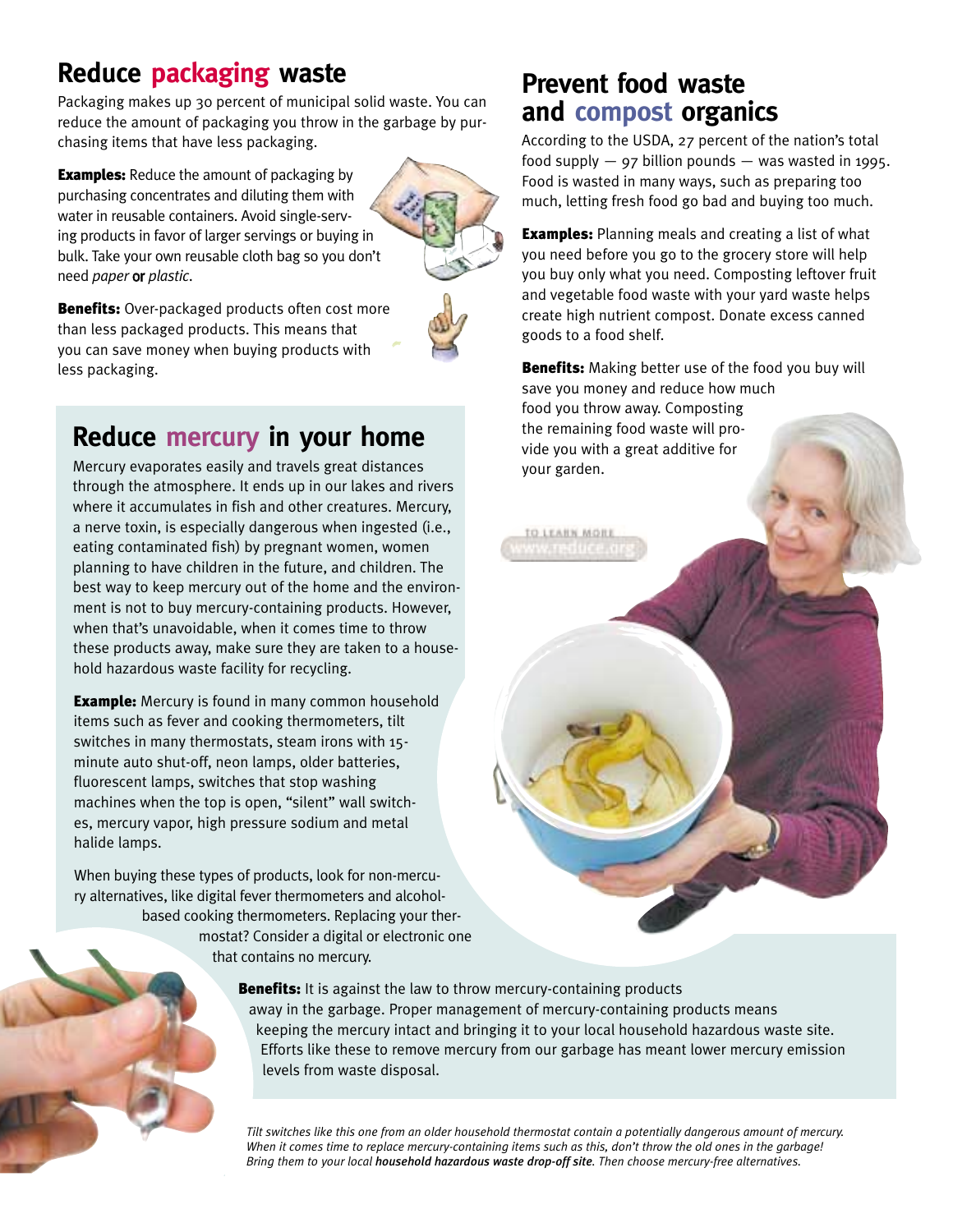#### **Use the least hazardous cleaning products**

In a state the size of Minnesota with about 4.4 million people, approximately 572 tons of liquid cleaners and 132 tons of toilet bowl cleaners are washed down the drain each month. Read the labels of cleaners and look for the signal words *caution*, *warning*, *danger* and *poison* — which indicate the level of hazard. Use the least hazardous product to do the job. (*Caution* is least hazardous and

*danger* is most hazardous. Extremely toxic products must also include the word *poison*.) Read the instructions on how to use cleaning products and be sure to use the correct amount. Remember, you won't get twice the results by using twice as much.

> Less toxic

More toxic

**Example: Reading labels** gives you information on how to use a cleaning product correctly and how dangerous a product might be. You could also consider using a substitute for cleaning projects around the house. For example, vinegar and water work well to wash windows and floors. Another idea is to share any excess products with someone else who can use them, such as your neighbor or friend. Instead

of buying many different types of cleaners, use one general-purpose cleaner.

**Benefits:** With so many choices of products to clean your



house, it can be difficult to choose the best one for your household. Buying cleaning products with the least dangerous signal word and using substitutes will reduce the amount of hazardous chemicals in your home.

Look for key words on labels and choose

Become a label reader

mild/moderate

moderate hazard

extremely flammable, corrosive or highly toxic

*Source: Minnesota Pollution Control Agency*

highly toxic

the least hazardous product.

**Caution**

**Warning**

**Danger**

**Poison**

**TO LEARN MORE** 

#### **Buy the right amount of paint for the job**

In 1998, almost 4 million pounds of excess paint were collected at Minnesota's household hazardous waste sites. A large volume of this paint was still useable. If stored correctly, paint stays in good condition for a long time. If it mixes smoothly, it can still be used.

**Example:** Before you begin a painting project, measure the area first.

Calculate the area to be painted (height  $x$  width = total square feet). One gallon covers about 400 square feet. To prevent paint from drying out, cover the paint can (use its original container) with plastic wrap, replace the lid securely and store upside down. Protect your paint from freezing. Use leftover paint for touch-up jobs, smaller projects or as a primer.

> **Benefits:** Using either low-VOC or water-based paint, stains, finishes and paint stripper will help keep hazardous chemicals out of your home. Using up paint instead of disposing it is the best method to deal with leftover paint.

#### **Reduce the need for pesticides in your home**

The best method to control pests inside the home is to clean up crumbs and spills quickly. Pesticides are designed to kill weeds, insects, rodents, mold and moths. Disinfectants are a type of pesticide. Some are

more toxic than others and can be poisonous to pets, livestock, wildlife and humans.

**Example:** Good housekeeping and proper maintenance of your home can help prevent pests from entering your home. Store food in tightly sealed containers. Eliminate moisture problems and leaks. Keep vegetation and debris away from the foundation. Caulk cracks and weather strip windows and doors to eliminate easy paths of entry. Non-hazardous products are available for a majority of pests.

**Benefits:** Eliminating the need for pesticides is the best way to keep chemiyour home.



cals and pests out of